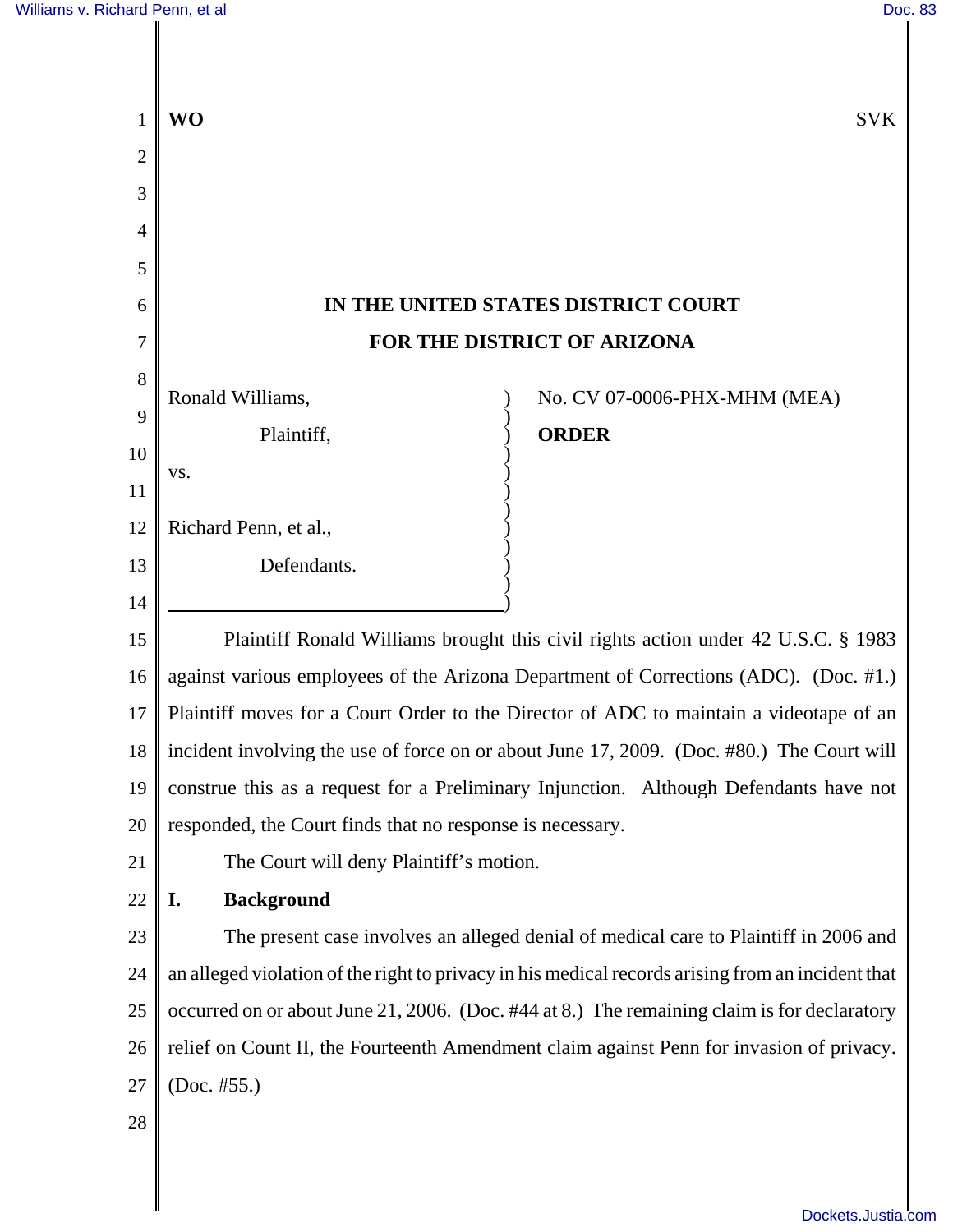## $1$  II. **II. Preliminary Injunction**

| $\overline{2}$ | To obtain a preliminary injunction, the moving party must show "that he is likely to             |
|----------------|--------------------------------------------------------------------------------------------------|
| 3              | succeed on the merits, that he is likely to suffer irreparable harm in the absence of            |
| $\overline{4}$ | preliminary relief, that the balance of equities tips in his favor, and that an injunction is in |
| 5              | the public interest." Winter v. Nat'l Resources Def. Council, Inc., 129 S. Ct. 365, 374          |
| 6              | (2008); Am. Trucking Assn. v. City of Los Angeles, 554 F.3d 1046, 1052 (9th Cir. 2009).          |
| 7              | The moving party has the burden of proof on each element of the test. Envtl. Council of          |
| 8              | Sacramento v. Slater, 184 F. Supp. 2d 1016, 1027 (E.D. Cal. 2000). A request for a TRO is        |
| 9              | governed by the same general standards that govern the issuance of a preliminary injunction.     |
| 10             | See New Motor Vehicle Bd. v. Orrin W. Fox. Co., 434 U.S. 1345, 1347 n. 2 (1977); Los             |
| 11             | Angeles Unified Sch. Dist. v. U.S. Dist. Court, 650 F.2d 1004, 1008 (9th Cir. 1982).             |
| 12             | A district court should not issue an injunction when the injunction in question is not           |
| 13             | of the same character and deals with a matter lying wholly outside the issues in suit.           |
| 14             | Kaimowitz v. Orlando, Fla., 122 F.3d 41, 43 (11th Cir. 1997) (per curiam), amended, 131          |
| 15             | F.3d 950 (11th Cir. 1997) (per curiam).                                                          |
| 16             | Plaintiff seeks relief that is unrelated to the allegations in the present case; the Court       |
| 17             | will not issue the requested relief. See id. The Court notes that if Plaintiff brings a claim    |
| 18             | regarding the use of force, when an "adverse party retains possession of key elements of         |
| 19             | proof, [t] he presumptions and sanctions available to punish those who alter or destroy          |
| 20             | evidence must be considered sufficient to deter any misconduct and a party is no doubt aware     |
| 21             | that its handling of the materials may come under intense scrutiny."<br>Graham v.                |
| 22             | Teledyne-Continental Motors, 805 F.2d 1386, 1390 n. 9 (9th Cir. 1986) (citing e.g., Fed. R.      |
| 23             | Civ. P. 37; Bowmar Instrument Corp. v. Texas Instruments, Inc., 25 Fed. R. Serv.2d 423, 427      |
| 24             | (N.D. Ind. 1977) (sanctions appropriate where party destroyed evidence it should have            |
| 25             | known would be relevant in future litigation).                                                   |
| 26             | $\frac{1}{1}$                                                                                    |
| 27             | ///                                                                                              |
|                |                                                                                                  |

28 **///**